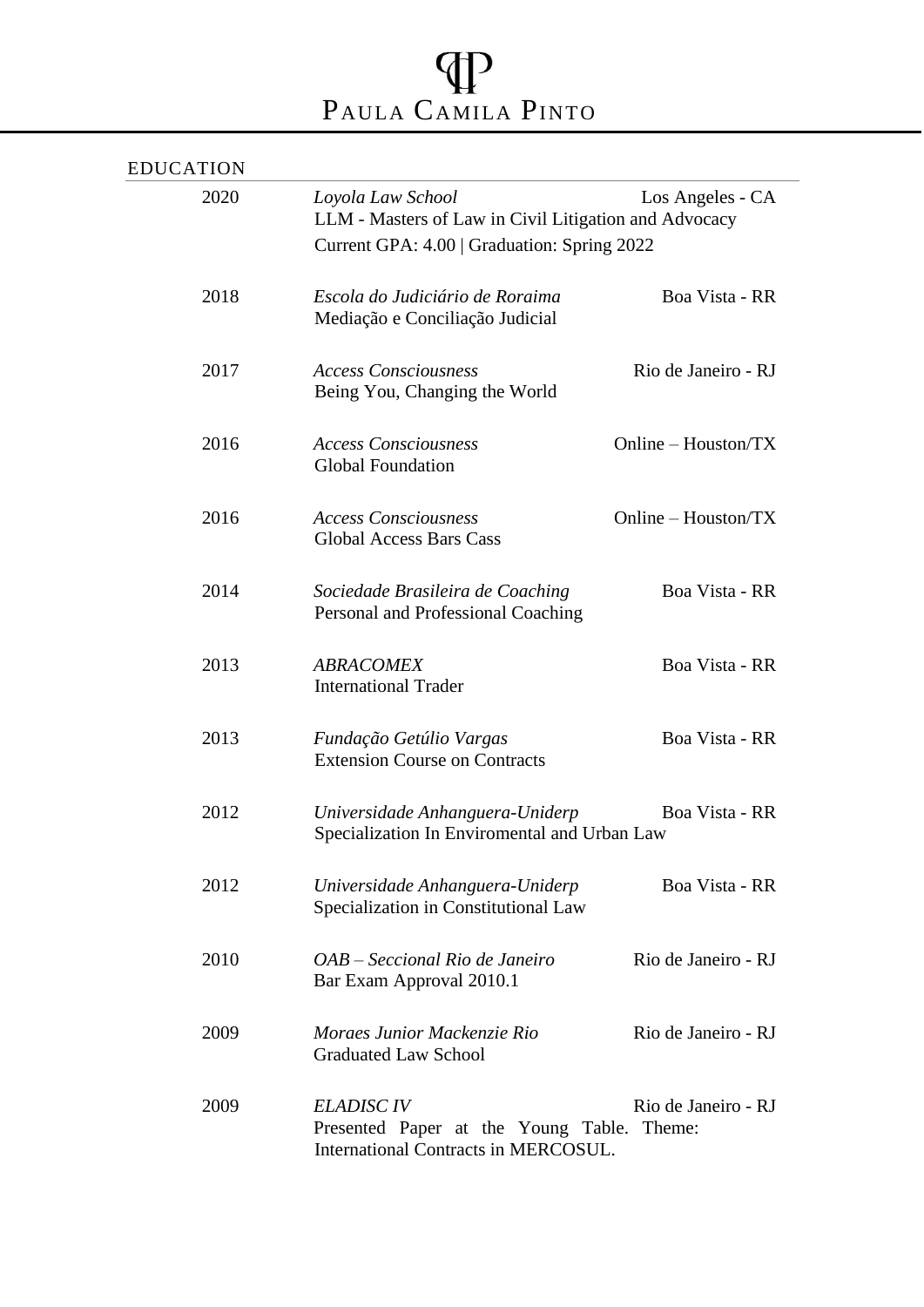| 2006 | Moraes Junior Mackenzie Rio<br><b>Transferred Law School</b>                                                       | Rio de Janeiro - RJ |
|------|--------------------------------------------------------------------------------------------------------------------|---------------------|
| 2005 | University of Cambridge ESOL Examination Boa Vista - RR<br>Aprovação – FCE (Upper Intermediate) – Pass with Merit. |                     |
| 2005 | <i>Faculdades Cathedral</i><br>Joined Law School.                                                                  | Boa Vista - RR      |
| 2004 | Colégio Objetivo<br><b>Graduated High School</b>                                                                   | Boa Vista - RR      |
| 2004 | Cultura Inglesa<br><b>Graduated English School</b>                                                                 | Boa Vista - RR      |

## PROFESSIONAL EXPERIENCE

| 2020 - Present Dizanete Matias Advocacia & Consultoria<br>• Private Lawyer. Associate.                                        | Boa Vista – RR      |
|-------------------------------------------------------------------------------------------------------------------------------|---------------------|
| • Electoral Law and Real Estate Law                                                                                           |                     |
| 2017 - 2019 Dizanete Matias Advocacia & Consultoria<br>• Partner/Shareholder                                                  | Boa Vista – RR      |
| • Electoral Law and Real Estate Law                                                                                           |                     |
| 2014 - 2017 Delgado Brito Advogados<br>• Private Lawyer                                                                       | Boa Vista – RR      |
| • Electoral Law and Personal Rights (Image)                                                                                   |                     |
| 2012 - 2014 Rodrigues de Lima<br>• Private Lawyer                                                                             | Boa Vista – RR      |
| Judicial Assistance to the State Prosecutor<br><b>Tax Law</b>                                                                 |                     |
| 2009 - 2010 Paulo Mercadante & Advogados Associados Rio de Janeiro - RJ<br>Internship                                         |                     |
| • Case briefs of ongoing cases, diligences to court, minor petitions.<br>• Business Law (Bankruptcy) and Family Law (Estate). |                     |
| Aug/Dez 2008 Bernardo Brandão & Advogados Assoc.<br>• Internship                                                              | Rio de Janeiro - RJ |
| • Case briefs of ongoing cases, diligences to court, minor petitions.                                                         |                     |

■ Public and Constitutional Law for Public Career Exams.